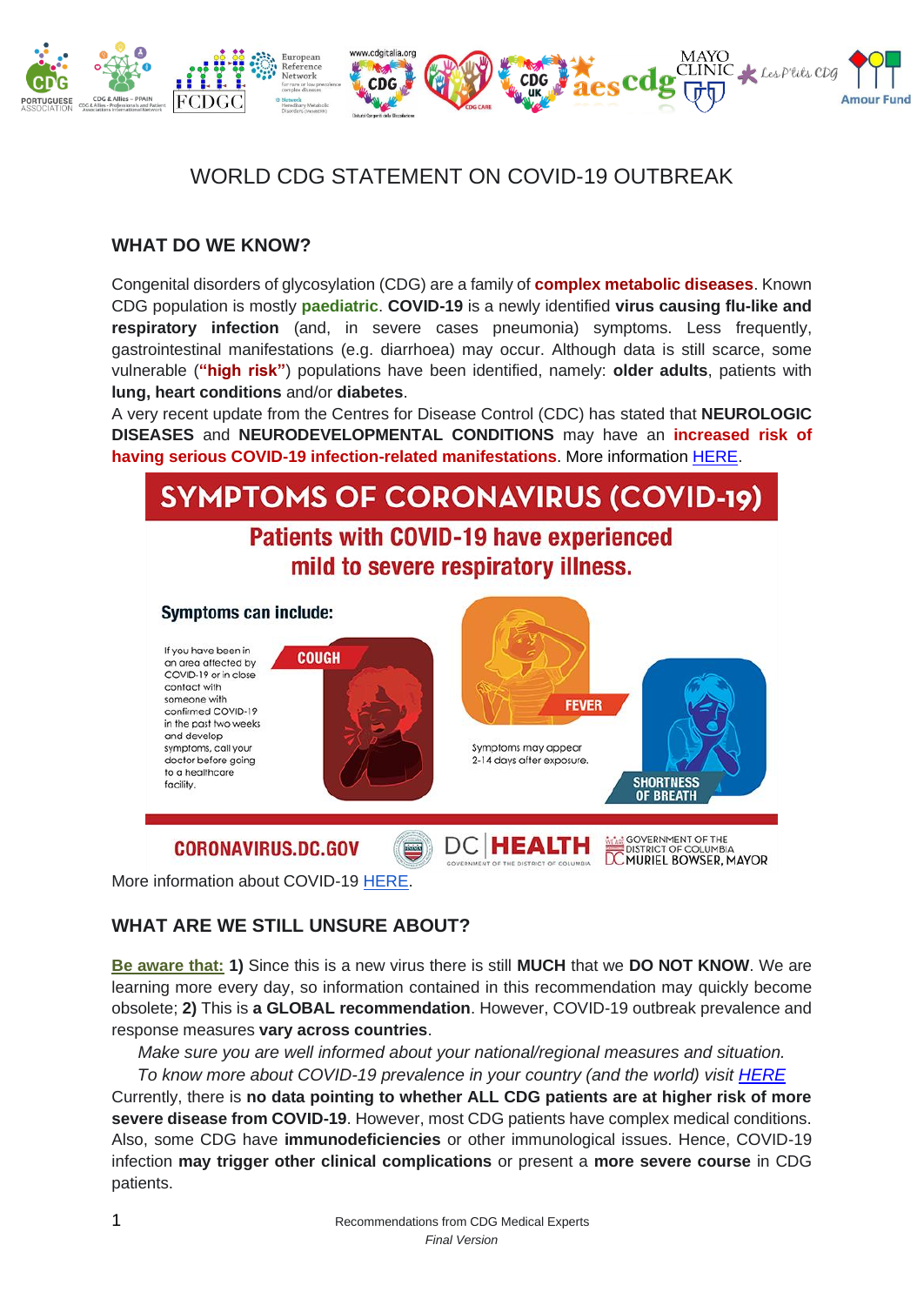

## **WHAT CAN WE DO TO KEEP OUR CDG COMMUNITY SAFE?**

## 1. Keep calm, but alert!

CDG patients/families SHOULD take extra care to prevent from getting this infection. **HOW?**

**First and foremost:** There is still **no treatment** (or preventive measure like a vaccine) for COVID-19, so the best way to prevent illness is to avoid being exposed to this virus

**a)** Avoid close contact with people who are sick, and crowded places like movies, concerts, air travel, cruise travel, and the like, if possible.

**b) Hygiene is your best ally! Every excuse is a good excuse to wash your hands (for at least 20 seconds).** Water and soap are the best option, but you can also use alcoholbased hand sanitizer (with at least 60% alcohol). The World Health Organisation produced a short and informative video with 7 simple steps to protect yourself and those around you. Watch it [HERE](https://www.youtube.com/watch?v=xjxen7r1R_g) and share it among your contacts.

**BUT,** if you or a family member has flu-like symptoms, you are encouraged to reach out to your local healthcare provider ASAP and/or you may also request general advice from CDG clinical experts.

DO NOT GO TO THE HOSPITAL DIRECTLY *(only if strictly necessary)*

**If available in your country, contact first your national health helpline**

You should **avoid going to the hospital** because it can be a centre of transmission of infectious diseases and you risk exposure to COVID-19.

Also, in many cities, COVID-19 outbreak might:

- 1. Overcrowd hospitals resulting in lack of resources and equipment to fight it
- 2. Reduce the healthcare providers availability to treat other patients, and
- 3. Like previous experience with other infections, you know that your child (the CDG patient) may need to be admitted. This would put a greater strain on the hospital staff and meagre resources, preventing you from getting the best medical care possible.

# **With COVID-19 prevention is key, particularly if you are living with CDG!**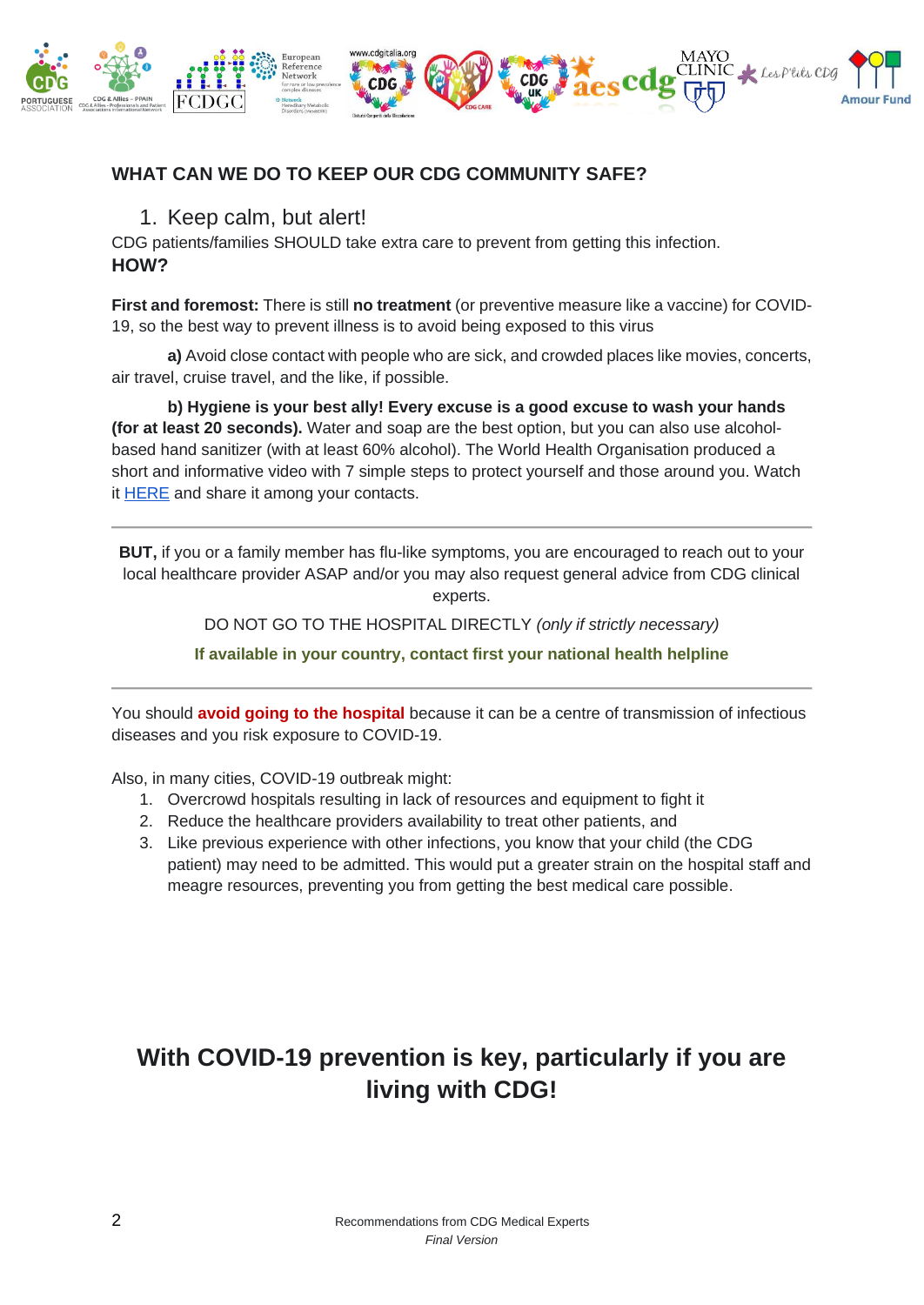

## **Frequently Asked Questions (FAQs)**

Should my CDG child go to school?

If you are in an area of high prevalence you should take every precaution and adhere to local, regional and national recommendations (staying at home, teleconsultation, work from home, etc..).

**Staying home from school is only beneficial if the entire family is avoiding contact with larger numbers of people, which may be difficult.**

#### What if I need to go the hospital?

- **a)** If you have a doctor's appointment scheduled and …. **a.1)** You are in an **AREA OF HIGH COVID-19 INFECTION PREVALENCE**: Wait for your hospital/attending clinician to reach out to you and give you further instructions. In these areas, hospitals are already swamped. **a.2)** You are in an **AREA OF LOW COVID-19 INFECTION PREVALENCE**: Call the hospital or your clinician **BEFOREHAND** to know if you should still go or postpone it.
- **b)** If you (your CDG child) starts having symptoms indicative of COVID-19 you **SHOULD NOT DELAY EVALUATION OR TREATMENT** and you may need to go to the hospital. BUT, before you do, PLEASE call your attending clinician/CDG Experts/ your contact at the hospital (choose the best option for your case). They will advise you on what to do to minimise any risks and to make sure you receive the best care possible.
- **c)** If your child has other clinical issues that require medical attention and may require hospital admission, do NOT delay treatment. In **URGENT CASES**, you need to go to the hospital. Evaluate your situation carefully and contact your attending clinician/CDG expert.

#### Should my CDG child get tested for COVID-19?

It is advised to adhere to local and national guidelines for testing. At this stage, it is not recommended to have CDG patients with no or very limited symptoms tested. Besides, some results might be "false negatives" and therefore, misleading.

To use or to not use a mask?

**Wearing masks do not effectively prevent infections**, as they need to be frequently changed and adequately disposed. Also, the risk of contamination increases when adjusting a mask with your hands.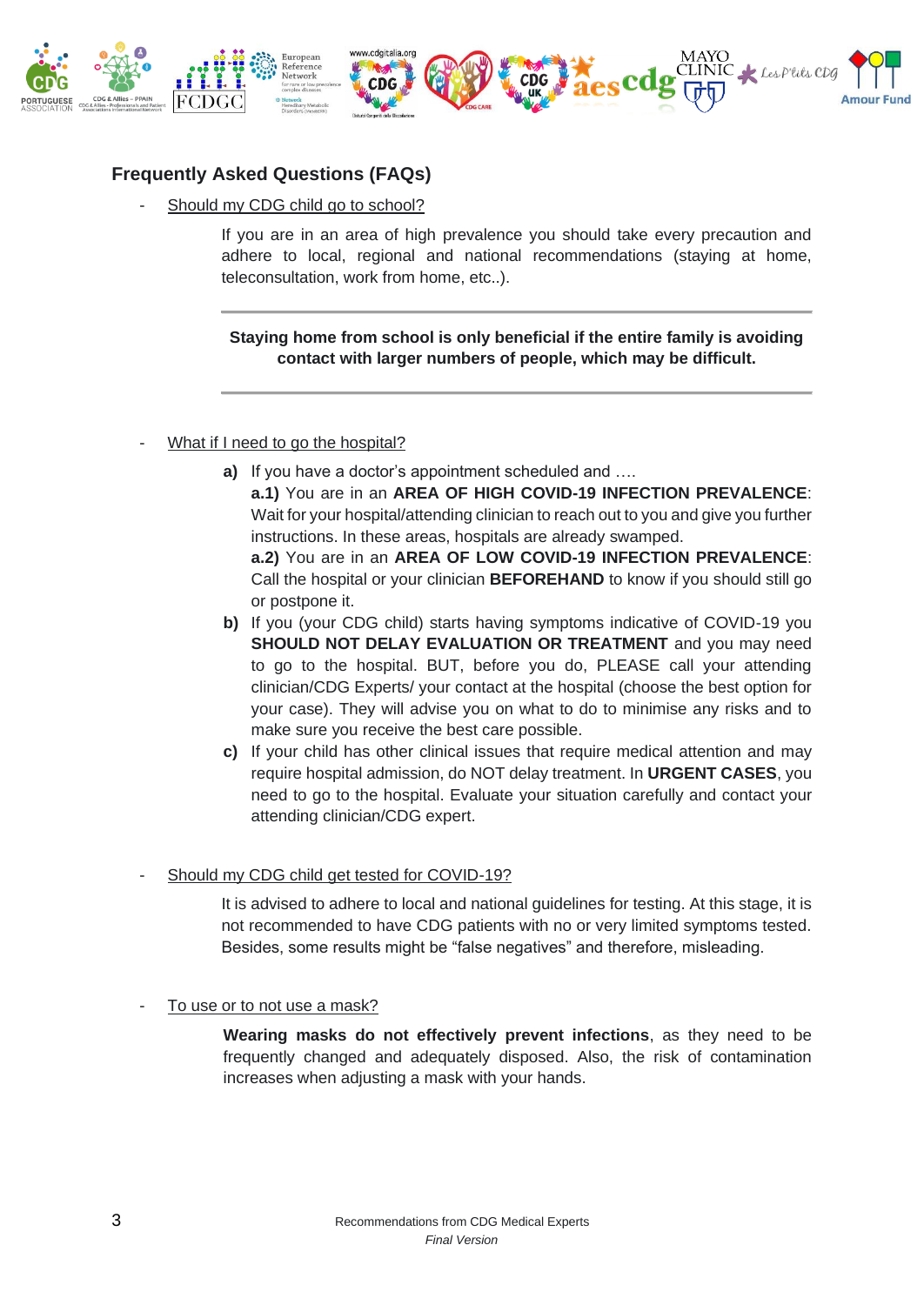

Can I travel?

You should follow the recommendation of your local/regional authorities. Overall, it is recommended to avoid personals and work trips to minimize contacts and public crowds. If you do travel and suffer from acute respiratory illness before, during or after travel, please seek medical attention and share travel history with their health care provider as soon as possible.

My children have questions. How should I address them?

A sense of fear, anxiety and restlessness caused by the high volume of news on media and altered family behaviour/routine can affect your children. Don't shy away from giving them some explanations (adapting to their level of understanding). Let them know why they need to be more careful and motivate them to take hygiene measures. Make these situations fun and educative!

For more tips, visit [HERE](https://kidshealth.org/en/parents/coronavirus-how-talk-child.html) (English), [HERE](https://faros.hsjdbcn.org/es/articulo/como-hablar-sobre-coronavirus-ninos) (Spanish) and [HERE](https://observador.pt/especiais/escolas-fechadas-e-coronavirus-o-que-devem-fazer-os-pais-que-direitos-tem-e-como-devem-falar-com-os-filhos/) (Portuguese).

#### **Important information sources**

WHO - World Health Organization<https://www.who.int/news-room/q-a-detail/q-a-coronaviruses> CDC - Centres for Disease Control<https://www.cdc.gov/coronavirus/2019-ncov/index.html>

#### **ENDORSED BY:**

#### **Reference Experts:**

Dr. Eva Morava **Dr. Eva Morava** Dr. Rita Barone

Dr. Mercedes Serrano Dr. Jaak Jaeken Hospital Sant Joan de Dèu, Barcelona, Spain University Hospitals Leuven, Leuven, Belgium

Australia **Nationalism and Arabia** Saudi Arabia

Dr. Laia Alsina Dr Andrew Edmonson Hospital Sant Joan de Dèu, Barcelona, Spain Children's Hospital of Philadelphia, USA

Dr Christima Lam Dr Stephanie Grunewald University of Washington and Seattle Children's Hospital, USA UK

Dr Erik Eklund Dr Marie-Ann Vals

Dr Jolanta Sykut-Cegielska Dr Bradley S. Miller

Mayo Clinic, Rochester, USA 
University Hospital of Catania, Catania, Italy

Dr David Coman Dr. Ruqaiah Altassan

Skane University Hospital and Lund University, Sweden Tartu University Hospital Children's Clinic, Tartu, Estonia

The Institute of Mother and Child, Poland University of Minnesota Masonic Children's Hospital